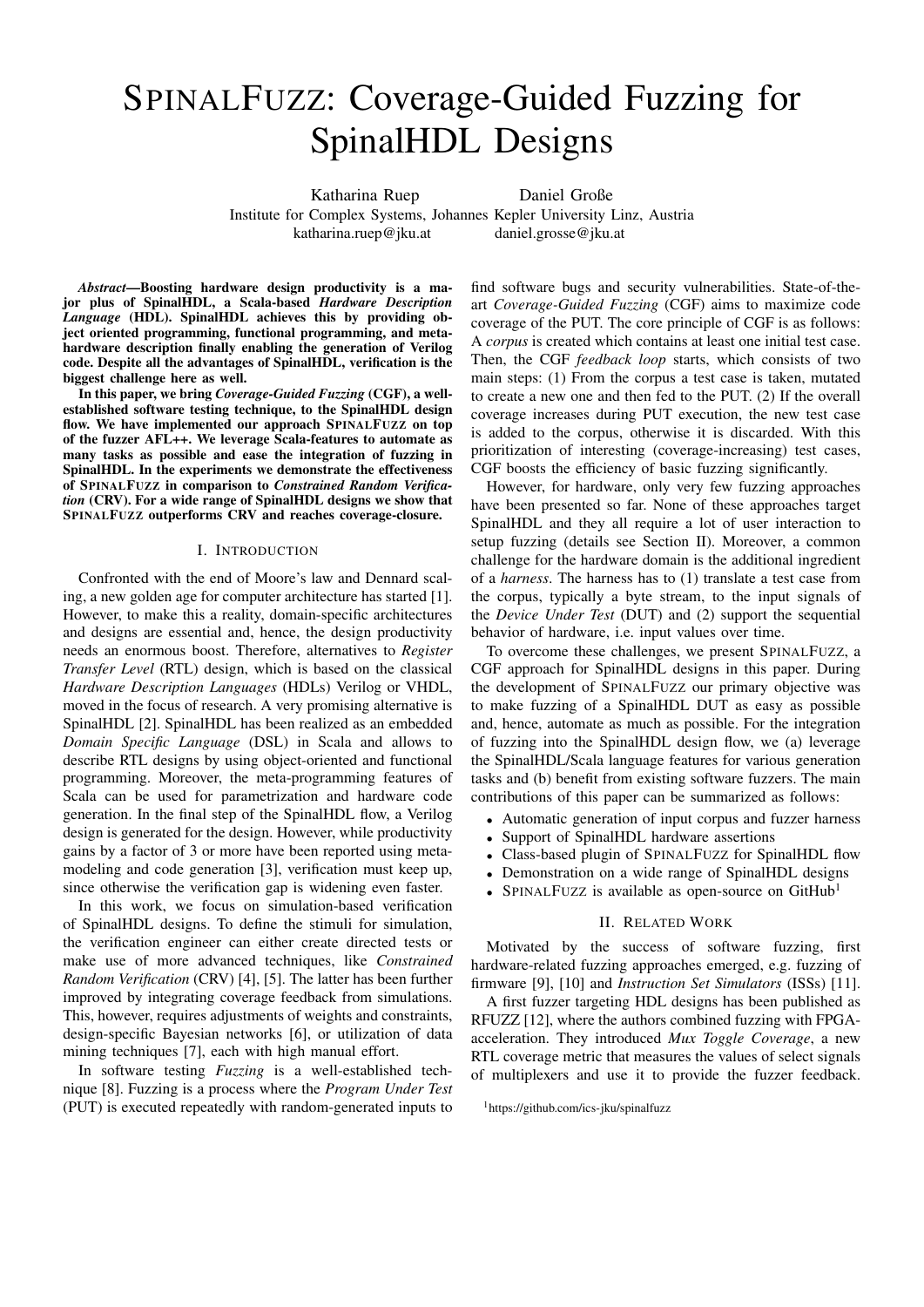The main focus of the work is the implementation on an FPGA and therefore the coverage collection has been realized on the netlist. Recently, DirectFuzz [13] has been presented which extends RFUZZ to generate test inputs maximizing the coverage of a specific block of the hardware design. In contrast, SPINALFUZZ targets the design and simulation flow of SpinalHDL, automates harness and corpus generation and is able to determine coverage without additional logic.

In [14], the authors are focusing on fuzzing of processors. They create a specific grammar and harness to interact with the *TileLink Uncached Lightweight* (TL-UL) interface and integrate them into a hardware fuzzing pipeline. For other designs and interfaces, additional harnesses and grammars need to be created. SPINALFUZZ uses a generic approach and is able to fuzz any SpinalHDL hardware design.

Recently [15] reported that the tool ChiselVerify was extended to enable fuzzing of hardware designs described in Chisel [16]. The presented steps are interesting, however besides manual corpus and harness creation it targets Chisel.

## III. PRELIMINARIES

## *A. CGF & AFL++*

Fuzzing was introduced in 1990 by Miller et al. [17] to analyze the reliability of UNIX tools. In the following years an independent research field emerged [8]. Modern fuzzers, like AFL [18] and AFL++ [19] are generally categorized as CGF and work as described in the introduction. AFL++ originated from AFL, targets C++ code, and incorporates state-of-the-art fuzzing research [20]. The coverage feedback metric used in this paper is edge coverage in the form of a compact bitmap, where each edge, i.e. each transition between two basic blocks, is represented by a byte. This metric is highly efficient because the bitmap can be analyzed in microseconds. In addition, the source code of the PUT is analyzed to create a dictionary. This dictionary stores interesting values, such as constants used in if-conditions, and they are used when mutating a test case.

AFL++ implements two types of mutators: deterministic and havoc. Deterministic strategies are single mutations, including bit flips, addition or subtraction of small integers and insertion of interesting integers or values of the dictionary. Havoc strategies define several randomly stacked mutations which change the length of the test case (e.g. by trimming or expanding) or merge two test cases. If a mutated test case leads to new edges in the bitmap representing the PUT, the test case is stored in a queue directory, which acts as the input corpus for further mutations. However, if a test case leads to a *crash* (i.e. unexpected termination) of the PUT, it is stored in a separate crash directory.

## *B. SpinalHDL*

SpinalHDL [2] is a modern Scala-based DSL, which enables to use software paradigms well-established in higher programming languages. Furthermore, SpinalHDL provides the package spinal.lib which includes several designs, like bus interfaces, peripherals and timer. Further details and examples can be found in the documentation [2].



Fig. 1: Overall flow of SPINALFUZZ

As a running example we use a *Greatest Common Divisor* (GCD) design to demonstrate the steps of SPINALFUZZ in Section IV. This design implements the GCD of two positive integers using Euclid's algorithm. The number of cycles needed depends on the two inputs. More cycles are needed if the numbers differ greatly (e.g.: gcd(2,1337)) because the calculation loop needs to be executed more often.

## IV. SPINALFUZZ

In this section, we present SPINALFUZZ, our proposed fuzzing approach for SpinalHDL. The overall flow of SPINALFUZZ is depicted in Fig. 1. SPINALFUZZ consists of three key steps. They are shown in Fig. 1 as the yellow rectangles ➊ *Generation Flow*, ➋ *Execution & Monitoring* and ➌ *Post-processing*. To illustrate how SPINALFUZZ interacts with Verilator [21] and AFL++, they are depicted in green, while the shared data (structures) are shown in blue.

Putting it all together, the functionality of SPINALFUZZ is provided to the user as a class-based Scala plugin in the SpinalHDL flow. This enables the verification engineer to easily replace the classical SpinalHDL testbench of the DUT with CGF such that coverage-closure can be reached very fast.

In the following subsections, each key step (including possible subtasks) is described in detail.

#### *A. Generation Flow*

In the generation flow step of SPINALFUZZ, depicted as  $\bullet$ in Fig. 1, the following five generation tasks are performed:

*1) Input Corpus:* During fuzzing the test cases (byte streams) from the input corpus are constantly mutated and evolved in search of new interesting, i.e. coverage-increasing, input. SPINALFUZZ generates the initial input corpus based on the input information of the SpinalHDL DUT. The respective initial test case consists of at least one input structure that is built up by the summarized bit widths of the input signals of the DUT. Please note, SPINALFUZZ only ensures that "enough bytes" are available in the initial test case for a single cycle, i.e. the mapping from bytes to concrete DUT inputs is not part of the input corpus. Instead this mapping is done by the harness. In the main fuzzing loop of AFL++, a test case (byte stream) can be enlarged (via mutators) which means that input assignments for several clock cycles will be created and fed to the DUT through the harness. Since a central goal in fuzzing is a fast fuzzing loop, and hence compact/short test cases, we had the idea to add one additional byte after the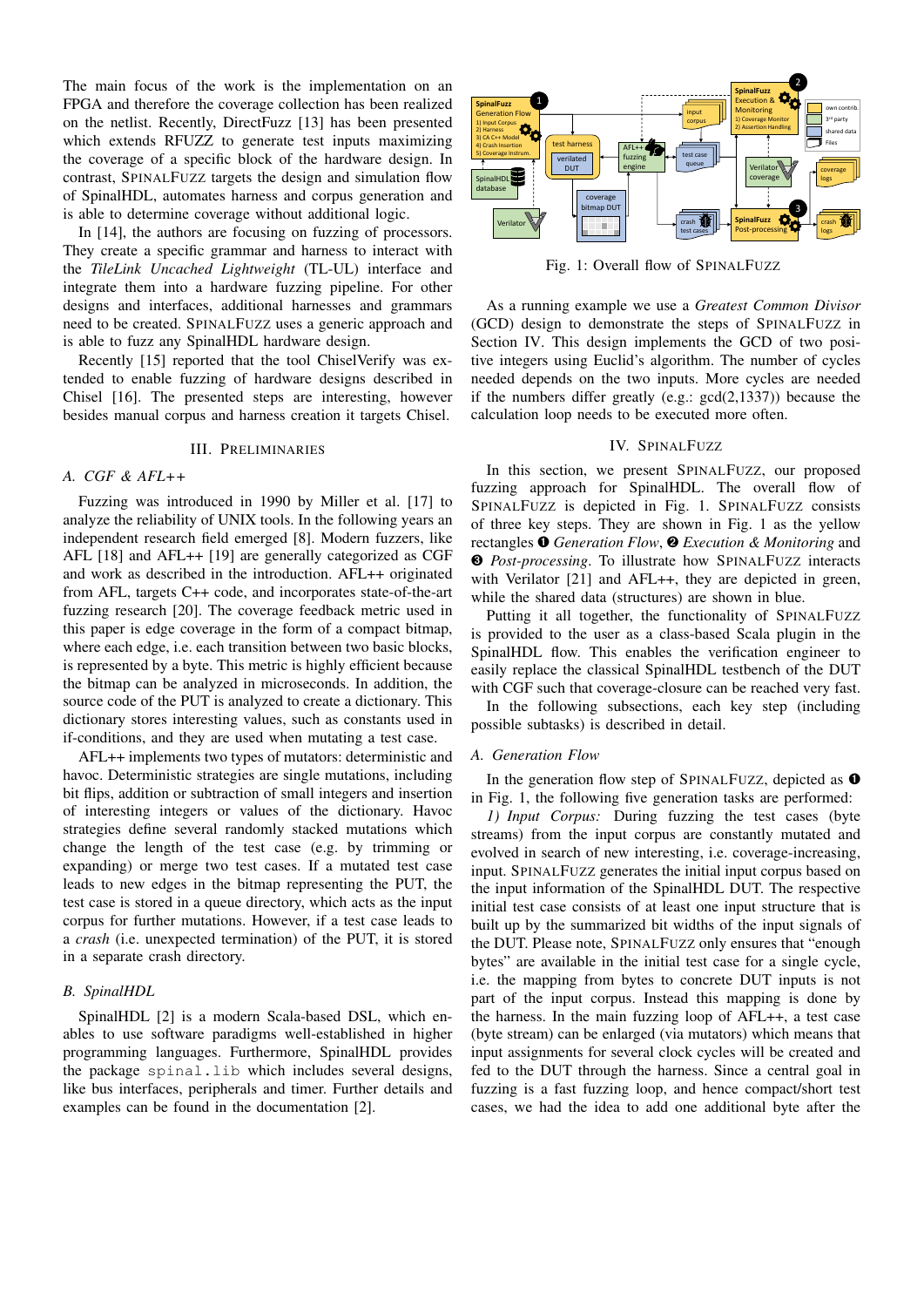| Input file rep.   1 byte   2 bytes |       |          | 3 bytes      | 4 bytes      |  |  |
|------------------------------------|-------|----------|--------------|--------------|--|--|
| Verilator format                   | CData | SData    | <b>IData</b> | <b>QData</b> |  |  |
| $C++$ equivalent                   | uint8 | uint16   | uint32       | uint64       |  |  |
| Input bit width $1 - 8$            |       | $9 - 16$ | $17 - 32$    | $33 - 64$    |  |  |

Fig. 2: Mapping of input signals in the harness

|  |  |    |     | 01 00 FF FF 1 1 00 0 37 37 |    | 37 | $AD \div E3$ 37 |    |  |
|--|--|----|-----|----------------------------|----|----|-----------------|----|--|
|  |  | en | del |                            | en |    |                 | en |  |

Fig. 3: Example of initial test case (up to the thick line) and expanded test case for GCD with data-width 16

input structure to model a *delay* between consecutive input assignments. As we will show in the experiments this clearly improves the coverage for designs with timers, pipelines or bus interfaces. After discussing the harness, we will provide a concrete example.

*2) Harness:* SPINALFUZZ generates the test harness that will act as an interface between AFL++ and the later verilated DUT (see Fig. 1 and following Subtask 3). To connect the DUT with the fuzzer, the major tasks of the harness are parsing a test case (i.e. a byte stream which has been selected from the input corpus and mutated) and assigning it to the DUT. To make the harness generation fully automated, SPINALFUZZ uses the same DUT input signal information already determined for the input corpus and adds it to an array in the harness. This array consists of pairs that store input signal references to the later verilated DUT inputs and the number of bytes used to represent each signal. Fig. 2 shows the mapping from the byte stream to the DUT input signals inside the harness. The first row describes the number of bytes that are stored in the array and also acts as link to the test cases of the input corpus. The second and third row show the corresponding Verilator format and its C++ equivalent, respectively. The last row provides the link to the DUT input signals and shows the range of bits that are covered by the corresponding representations.

Example 1. *We consider the* GCD *design: The input corpus generated by* SPINALFUZZ *consists of two bytes for each data signal* a *and* b*, and one byte for the enable signal* en*. Additionally, a delay is used since the implementation requires several clock cycles for the calculation.*

*In Fig. 3 we provide a concrete example. The first* 6 *bytes (up to the thick line) are the input corpus that has been generated by* SPINALFUZZ *(input data width for* a *and* b *is* 16*, values in hex). The following* 12 *bytes in Fig. 3 (shown lighter) are determined by AFL++ during fuzzing in key step* ➋*. In other words, the initial test case is evolved by advanced AFL++ mutations to increase the overall coverage.*

*3) Cycle-Accurate C++ Model:* After the definition of the interface between input corpus and harness as well as the generation of the harness itself, the DUT is now "verilated", i.e. it is transformed into a cycle-accurate C++-model. For this we use Verilator [21] and the harness becomes the entry point for the DUT.

*4) Crash Insertion:* If there are user-defined hardware assertions inside the SpinalHDL DUT, SPINALFUZZ has to adapt the runtime behavior of the verilated DUT: Instead of just aborting the simulation, we take advantage of the crashdetection ability of the fuzzer and emit a program crash.

*5) Coverage Instrumentation:* AFL++ is providing a wrapper for compilation to control the coverage instrumentation. As we are only interested in the coverage-progress of the DUT, coverage instrumentation is only performed on the C++ files representing the DUT. Thus, harness and Verilator's runtime library are not taken into account for the fuzzer's internal coverage feedback.

## *B. Execution & Monitoring*

The Execution & Monitoring step, shown as  $\bullet$  in Fig. 1, focuses on the execution of AFL++ which requires parallel coverage monitoring and appropriate handling of assertions.

Analogous to the general fuzzing loop of CGF (as described in Section I and Section III-A), the fuzzing loop of SPINALFUZZ works as follows: execution of the DUT with an initial (or later mutated) test case, collection of coverage from the compiled DUT based on the performed AFL++ coverage instrumentation, storage of coverage-increasing and crashgenerating test cases, and mutation of coverage-increasing test cases that are passed to the executable again. In Fig. 1 the main fuzzing loop starts at AFL++, continues to the harness and the coverage bitmap of the DUT, and ends in AFL++ again.

*1) Coverage Monitoring:* In addition to the AFL++ fuzzer execution loop, SPINALFUZZ also supports periodic tracking of Verilator coverage. This is done by monitoring the queue directory, where AFL++ is storing coverage-increasing test cases, and extracting the Verilator coverage of new test cases. The reason for this choice is that Verilator coverage is hardware-oriented, can be back-annotated to Verilog (which is beneficial for traceability and debugging; see also Section IV-C) and allows a fair comparison to CRV. We use the strongest coverage metric from Verilator, i.e. basic block line coverage (utilizing unique counters at each code flow change point, which are the branches of IF and CASE statements).

*2) Assertion Handling:* Based on SPINALFUZZ's crash insertion described in Section IV-A4 and AFL++'s crash monitoring, AFL++ is able to find violations of user-defined SpinalHDL assertions. If AFL++ is reaching such a violated assertion, the execution will crash and then be recorded. Note that AFL++ will only record unique crashes and will store the triggering test cases in the crashes directory. AFL++ defines crashes as unique if new state transitions are reached with the current execution, which no other recorded crash has reached before. The unique crash feature of AFL++ is a clear advantage over CRV because the amount of failing test cases is greatly reduced to only representative test cases originating from different execution behavior.

Finally, CGF ends if the chosen end condition is satisfied: *timeout*, *full coverage* or *assertion violation*.

## *C. Post-processing*

To get the most out of fuzzing, two reports are generated (Step ➌ in Fig. 1). First, Verilator coverage is extracted for